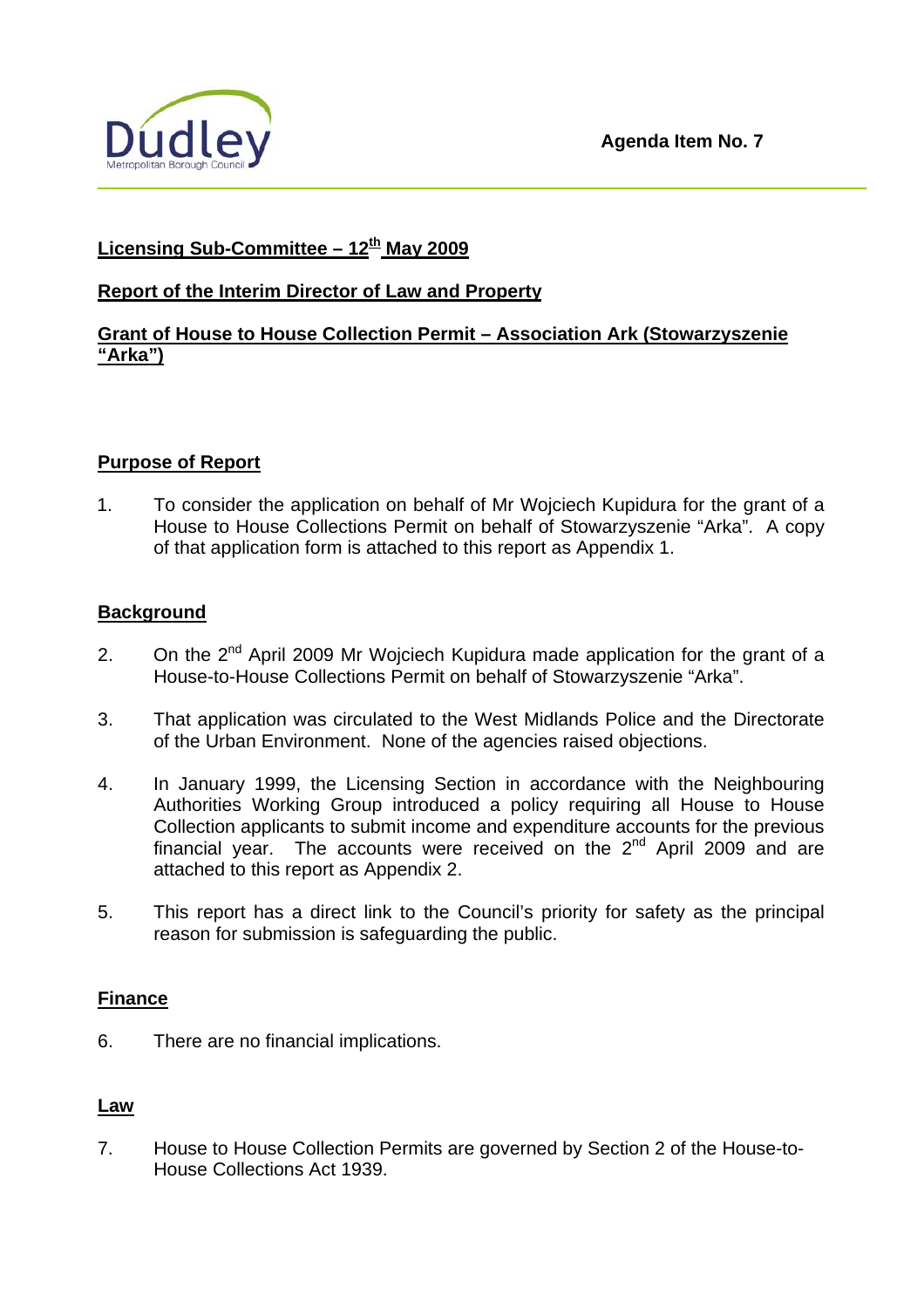- 8. The Council may refuse to grant a licence or where a licence has been granted may revoke it if it appears to the Authority:-
	- (a) that the total amount likely to be applied for charitable purposes as the result of the collection (including any amount already so applied) is inadequate in proportion to the value of the proceeds likely to be received (including any proceeds already received).
	- (b) that remuneration which is excessive in relation to the total amount aforesaid is likely to be, or has been, retained or received out of the proceeds of the collection by any person.
	- (c) that the grant of a licence would be likely to facilitate the commission of any offence under section three of the Vagrancy Act 1824, or that an offence under that section has been committed in connection with the collection.
	- (d) that the applicant or the holder of the licence is not a fit and proper person to hold a licence by reason of the fact that he has been convicted in the United Kingdom of any offences specified in the Schedule to this Act, or has been convicted in any part of His Majesty's dominions of any offence conviction for which necessarily involved a finding that he acted fraudulently or dishonestly, or of any offence of a kind the commission of which would be likely to be facilitated by the grant of a licence.
	- (e) that the applicant or the holder of the licence, in promoting a collection in respect of which a licence has been granted to him, has failed to exercise due diligence to secure that persons authorised by him to act as collectors for the purposes of the collection were fit and proper persons, to secure compliance on the part of persons so authorised with the provisions of regulations made under this Act, or to prevent prescribed badges or prescribed certificate of authority being obtained by persons other than persons so authorised.
	- (f) that the applicant or holder of the licence has refused or neglected by furnish to the authority such information as they may have reasonably required for the purpose of informing themselves as to any of the matters specified in the fore-going paragraphs.
- 9. If the Committee refuse to grant a licence or revoke a licence which has been granted. There is a right of appeal within 14 days to the Secretary of State against the refusal or revocation of licence.

## **Equality Impact**

- 10. This report takes into account the Council's policy on equal opportunities.
- 11. There has been no consultation or involvement of children and young people in developing these proposals.